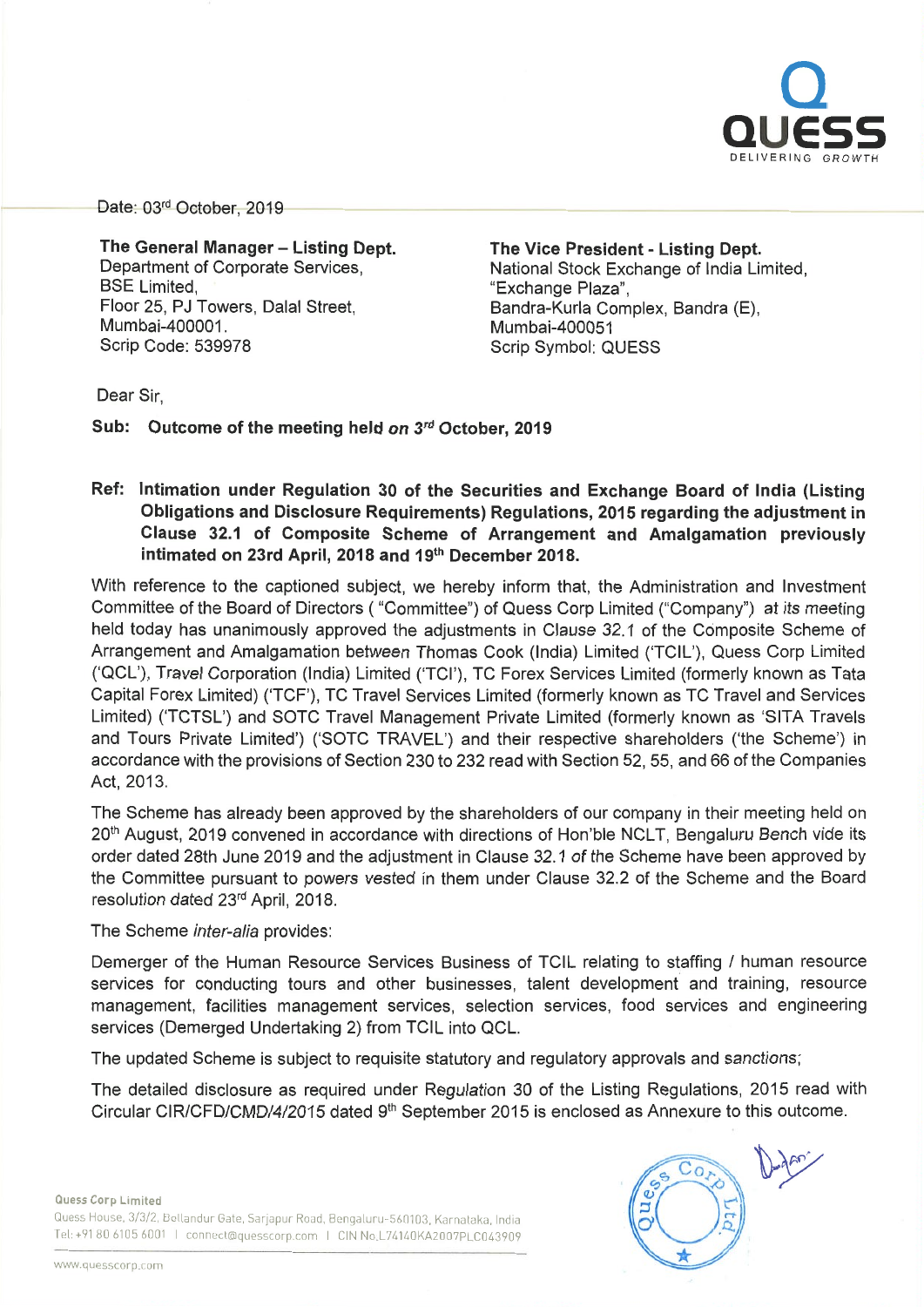

The meeting commenced at 05:00 p.m. and concluded at 07.00 p.m. We request you to take the same on your records.

> ¢  $\overline{a}$

 $\overline{c_{o}}$ 

Yours faithfully,

For Quess Corp Limited

**Denis** 

Kundan K Lal Company Secretary and Compliance Officer

Encl.: As above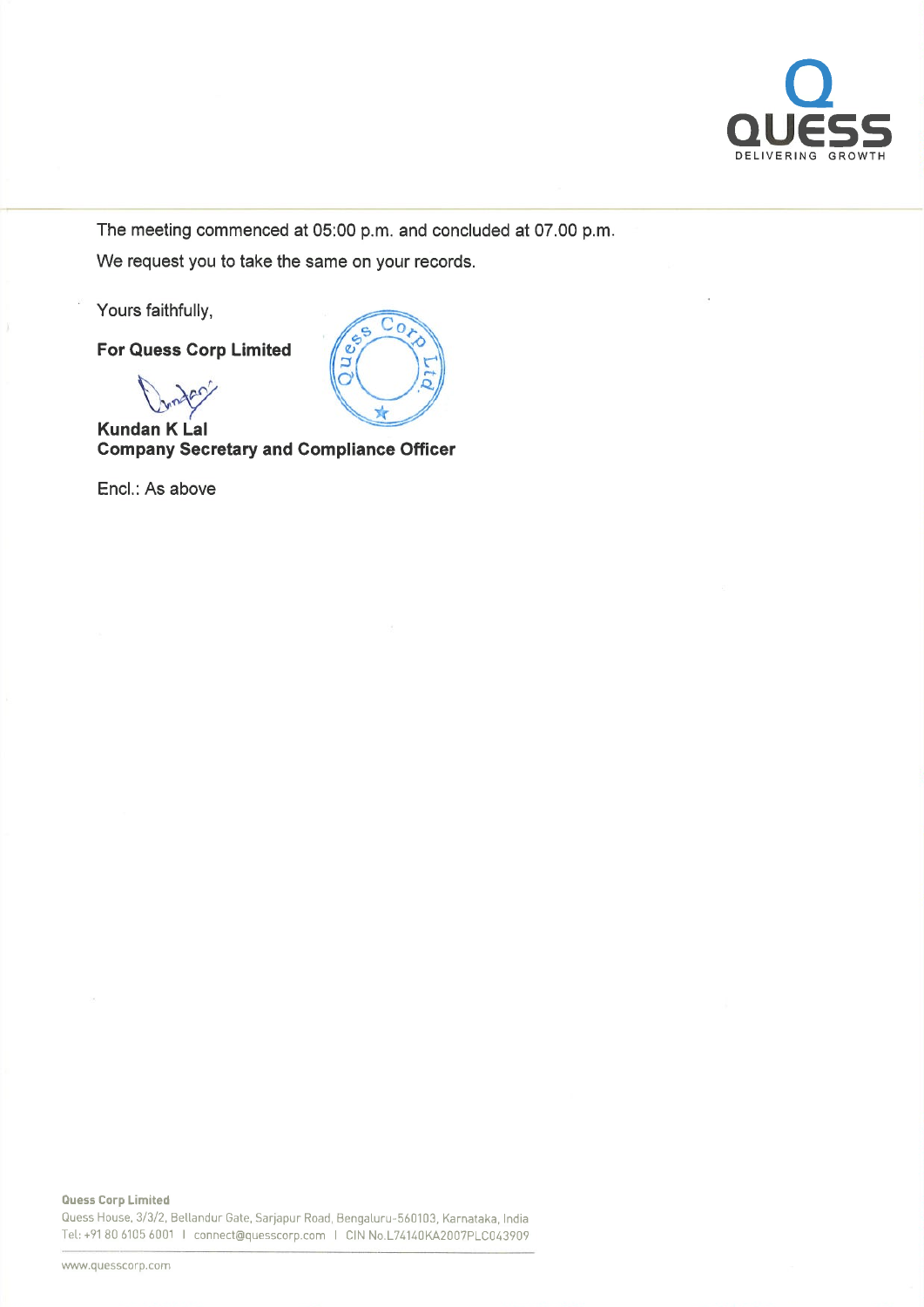

## Annexure - Part D of the Scheme relating to demerger of the Demerged Undertaking 2

| Sr.<br>No. | <b>Particulars</b>                                                                                                                                                                                                           | <b>Details</b>                                                                                                                                                                                                                                                                                                                                                         |  |  |
|------------|------------------------------------------------------------------------------------------------------------------------------------------------------------------------------------------------------------------------------|------------------------------------------------------------------------------------------------------------------------------------------------------------------------------------------------------------------------------------------------------------------------------------------------------------------------------------------------------------------------|--|--|
| 1.         | Brief details of divisions to be<br>demerged                                                                                                                                                                                 | Demerged Undertaking 2 means the entire human resource<br>services business of TCIL, including all its assets,<br>investments (including shares in QCL held by TCIL), rights,<br>contracts, approvals, licenses and powers and all its debts,<br>outstanding's, liabilities, duties, obligations and employees<br>pertaining to the human resources services business. |  |  |
| 2.         | of the<br>Turnover<br>demerged<br>division and as percentage to<br>the total turnover of the listed<br>entity<br>in<br>the<br>immediately<br>preceding financial year / based<br>on financials of the last financial<br>year | Annual Turnover of Demerged Undertaking 2 for FY 2018-<br>19 – Rs. 3.19 Crores<br>Percentage to total turnover on standalone basis $-0.14\%$                                                                                                                                                                                                                           |  |  |
| 3.         | details<br>Brief<br>of<br>change<br>in<br>shareholding pattern (if any) of<br>all entities                                                                                                                                   | There will be change in shareholding pattern of QCL<br>pursuant to QCL issuing shares to the shareholders of TCIL<br>post demerger.<br>There will be no change in shareholding of any other<br>company.                                                                                                                                                                |  |  |
| 4.         | In case of cash consideration -<br>amount or otherwise<br>share<br>exchange ratio                                                                                                                                            | Swap ratio for demerger of Demerged Undertaking 2<br>Pursuant to the updated scheme TCIL shareholders will<br>receive 1889 equity shares of Quess (of Rs. 10 each)<br>for every 10,000 equity shares (of Re. 1 each) held in<br><b>TCIL</b>                                                                                                                            |  |  |
| 5.         | Whether listing would be sought<br>for the resulting company                                                                                                                                                                 | Resulting company being QCL is already a listed company<br>Shares issued by QCL pursuant to demerger shall also be<br>listed for trading.                                                                                                                                                                                                                              |  |  |

## Shareholding pattern -

QCL\*:

|               | <b>Before Scheme</b> |            | <b>Post Scheme</b>   |            |
|---------------|----------------------|------------|----------------------|------------|
| Category      | No. of Shares        | % of Total | <b>No. of Shares</b> | % of Total |
| Promoters     | 10,51,66,094         | 71.61      | 8.07.18.837          | 54.91      |
| <b>Public</b> | 4, 16, 92, 271       | 28.39      | 6,62,72,272          | 45.09      |
| Total         | 14,68,58,365         | 100.00     | 14 69 91 109         | 100.00     |

\* Above shareholding is as on <sup>30</sup> September, 2019. Shareholding pattern post scheme is computed based on share swap ratio as provided in the valuation report.

Quess Corp Limited

Quess House, 3/3/2, Bellandur Gate, Sarjapur Road, Bengaluru-560103, Karnataka, India Tel: +91 80 6105 6001 | connect@quesscorp com | CIN No L74140KA2007PLC043909